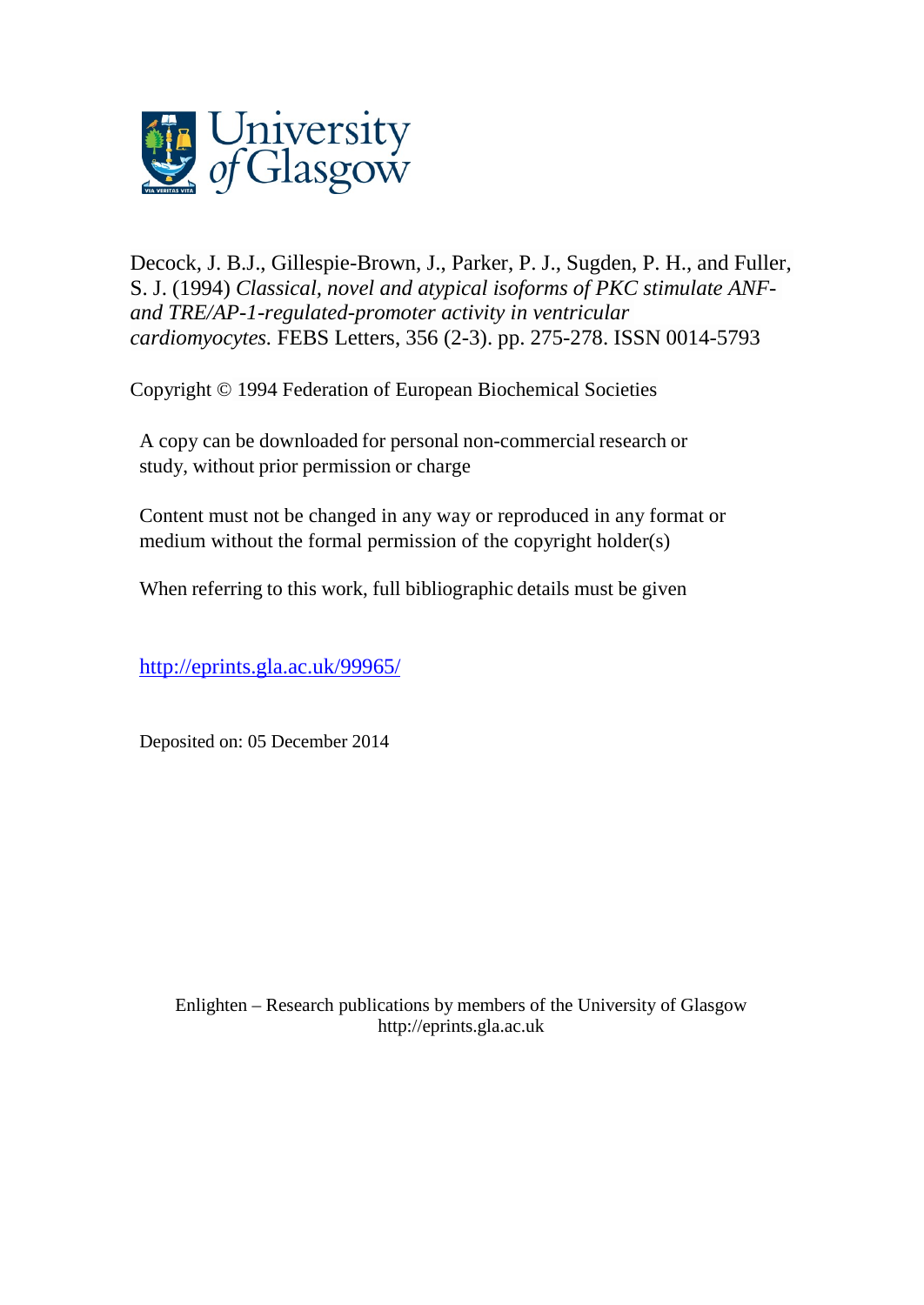FEBS 14896

# Classical, novel and atypical isoforms of PKC stimulate ANF- and TRE/AP-1-regulated-promoter activity in ventricular cardiomyocytes

Juliette B.J. Decock<sup>a</sup>, Judith Gillespie-Brown<sup>a</sup>, Peter J. Parker<sup>b</sup>, Peter H. Sugden<sup>a</sup>, Stephen J. Fuller<sup>a,\*</sup>

*"Department of Cardiac Medicine, National Heart and Lung Institute, University of London, Dovehouse Street, London S W3 6LE UK bProtein Phosphorylation Laboratory, Imperial Cancer Research Fund Laboratories, PO Box 123, 44 Lincoln's Inn Fields, London WC2A 3PX, UK* 

Received 7 November 1994

Abstract Cultured neonatal rat ventricular myocytes were co-transfected with expression plasmids encoding protein kinase C (PKC) isoforrns from each of the PKC subfamilies (classical PKC- $\alpha$ , novel PKC- $\varepsilon$  or atypical PKC- $\zeta$ ) together with an atrial natriuretic factor (ANF) reporter plasmid. Each PKC had been rendered constitutively active by a single Ala  $\rightarrow$  Glu mutation or a small deletion in the inhibitory pseudosubstrate site. cPKC- $\alpha$ , nPKC- $\varepsilon$  or aPKC- $\zeta$  expression plasmids each stimulated ANF-promoter activity and expression of a reporter gene under the control of a 12-Otetradecanoylphorbol 13-acetate-response element (TRE). Upregulation of the ANF promoter is characteristic of the hypertrophic response in the heart ventricle and a TRE is present in the ANF promoter. Thus all subfamilies of PKC may have the potential to contribute to hypertrophic response in cardiomyocytes.

*Key words:* Atria1 natriuretic factor; TRE/AP-1 sites; Regulation of promoter activity; Protein kinase C isoforms; Transfection; Neonatal rat ventricular cardiomyocytes in culture; Cardiac hypertrophy

## **1. Introduction**

Postnatally, cardiac myocytes become amitotic and respond to a variety of trophic signals in vivo by increasing their size and myofibrillar content. Similarly, ventricular myocytes in culture display increased organisation of contractile proteins into sarcomeres and distinct changes in gene expression (reviewed in [1]). The latter includes rapid induction of immediate early genes such as *c-fos, c-jun* and *Egr-* 1, re-expression of genes normally only expressed during foetal ventricular development (ANF,  $\beta$ -MHC, skeletal muscle  $\alpha$ -actin) and the up-regulation of constitutively-expressed contractile protein genes such as ventricular MLC-2 and cardiac muscle  $\alpha$ -actin.

The molecular mechanisms underlying these changes are still poorly understood, though participation of PKC is implicated. Many hypertrophic agonists activate PKC in cardiomyocytes [2-71. TPA increases myocyte size, protein synthesis and promotes the changes in gene expression associated with the hypertrophic response [S-12]. Transfection of cardiomyocytes with plasmids in which PKC- $\alpha$  or PKC- $\beta$  rendered constitutively-active by large N-terminal deletions induces up-regulation of co-transfected  $\beta$ -MHC [13], ANF- [3] or MLC-2-reporter [3] genes. However, these deletions remove structure (reviewed in [14]) involved in PKC regulation (substrate selection, subcellular localisation, etc.).

Although this evidence supports a role for PKC in the hypertrophic response, whether there is any specificity in terms of PKC isoform involvement has never been ascertained. PKC is a family of at least twelve phospholipid-dependent Ser-/Thrprotein kinases (reviewed in [14-161) which can divided into the following subfamilies: (i) classical (cPKC- $\alpha$ ,  $-\beta_1$ ,  $-\beta_2$ , and  $-\gamma$ ) which require both  $Ca^{2+}$  and diacylglycerol (or phorbol esters such as TPA) for activity; (ii) novel (nPKC- $\delta$ , - $\varepsilon$ , - $\eta$ , - $\theta$  and - $\mu$ ) which have lost the requirement for  $Ca^{2+}$ ; and (iii) atypical (aPKC- $\zeta$ , -*i* and - $\lambda$ ) which are Ca<sup>2+</sup>-independent and are not activated by diacylglycerol. Using isoform-specific antisera, we and others have shown that cPKC- $\alpha$ , nPKC- $\delta$ , nPKC- $\varepsilon$  and aPKC- $\zeta$  are present in cultured neonatal rat cardiomyocytes **t5,6,171.** 

The present work had two aims. First, to determine whether expression of PKC isoforms rendered constitutively-active by single amino acid mutations or small deletions in the  $\psi$ SS (as opposed to large N-terminal deletions) induce the expression of a marker gene (ANF) for the hypertrophic response in cardiomyocytes. Secondly, whether a specific PKC subfamily stimulates its expression.

### 2. **Experimental**

#### *2.1. Plasmid constructs*

For each PKC isoform studied, expression vectors harboured: (i) wild type PKC; (ii) PKC with a  $\psi$ SS (A  $\rightarrow$  E) mutation producing a constitutively-active ( $A_{25} \rightarrow E$  in cPKC- $\alpha$  [18],  $A_{159} \rightarrow E$  in nPKC- $\varepsilon$ [19],  $A_{119} \rightarrow E$  in aPKC- $\zeta$  [20]; (iii) PKC with a  $\Delta \psi$ SS of residues 22-28 in cPKC- $\alpha$  [18], residues 154–163 in nPKC- $\varepsilon$  [19] and residues 116–122 in aPKC- $\zeta$  (N.T. Goode and P.J. Parker, unpublished). cPKC- $\alpha$  and nPKC-e were in vector pMT2 under the control of an SV40 promoter [21] and aPKC- $\zeta$  was in vector pCO2 (provided by Dr. Steve Goodbown, Imperial Cancer Research Fund Laboratories) under the control of a CMV promoter.

The ANF-LUX reporter vector,  $pANF(-638)L\Delta 5'$  [22], the  $2 \times AP-1/$ LUX construct TRE2PRL(-36) [23], the corresponding control plasmids pSVOALd5' and PRL(-36), and an expression vector (pON249) in which the  $\beta$ -Gal gene is under the control of the human CMV promoter [24] were generously provided by Drs. Ken Chien, Geoff Rosenfeld and Joan Heller Brown (University of California, San Diego).

Plasmids were purified by polyethylene glycol precipitation following alkaline lysis of the bacterial host [25] and experiments used at least two different preparations of each plasmid.

<sup>\*</sup>Corresponding author. Fax: (44) (71) 823-3392.

*Abbreviations:* ANF, atria1 natriuretic factor; AP-1, activator protein-l;  $\beta$ -Gal,  $\beta$ -galactosidase; CMV, cytomegalovirus; LUX, luciferase;  $\beta$ -MHC,  $\beta$ -myosin heavy chain; MLC, myosin light chain; PBS, phosphate-buffered saline; PKC, protein kinase C;  $\psi$ SS, pseudosubstrate site;  $\Delta \psi$ SS,  $\psi$ SS deletion; TPA, 12-O-tetradecanoylphorbol 13-acetate; TRE, TPA response element; wt, wild type.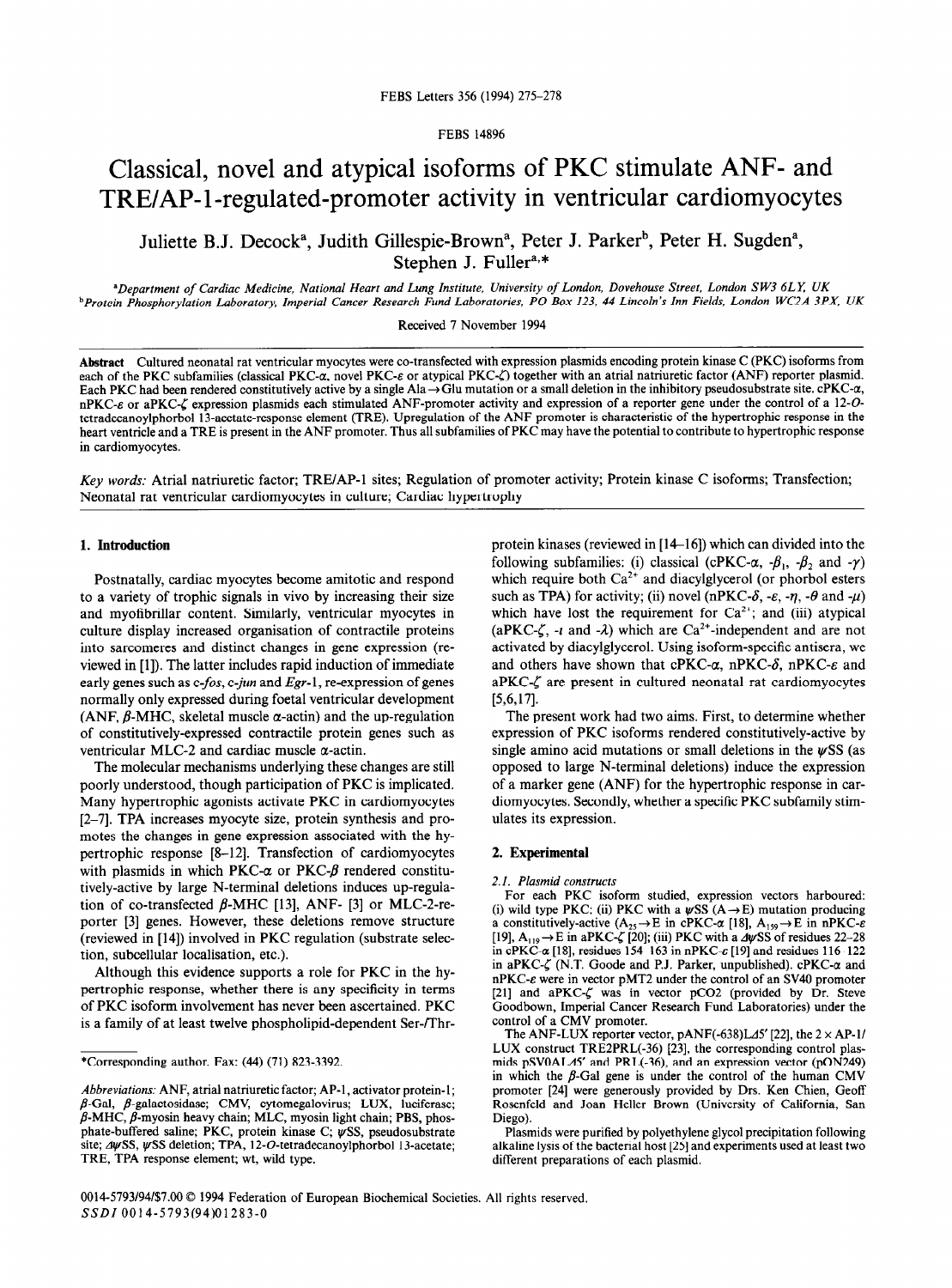### *2.2. Transfections and assays*

Ventricular cardiomyocytes were isolated from the hearts of 1- to 2-day-old Sprague-Dawley rats by the method of Iwaki et al. [26] with minor modifications. After 24 h in culture, cardiomyocytes  $(10<sup>6</sup>$  cells/60 mm dish) were transfected. A few hours prior to transfection the medium on the cells was changed to 4% horse serum in 4 ml of maintenance medium (DMEM/medium 199 (4: 1) containing 100 units/ml of both penicillin and streptomycin). Plasmids were diluted in 0.25 M CaCl<sub>2</sub> (500  $\mu$ l) and an equal volume of 50 mM N,N-bis(2-hydroxyethyl)-2-aminoethanesulphonic acid (pH 6.9), 280 mM NaCI, 1.5 mM Na<sub>2</sub>HPO<sub>4</sub> was added. After a 20 min incubation to allow precipitate formation, 950  $\mu$ l of suspension was added to the cells which were then incubated overnight. Each transfection used 15  $\mu$ g of reporter plasmid, 4  $\mu$ g of pON249 and 10  $\mu$ g of PKC expression plasmid. The next day, the cells were washed once in 10% horse serum in maintenance medium and twice in maintenance medium. After incubation in maintenance medium for 48 h, cells were washed  $3 \times$  in ice-cold PBS and extracted in 0.1 M potassium phosphate (pH7.9), 0.5% (v/v) Triton X-100, 1 mM dithiothreitol by incubation on ice for 15 min.

LUX was assayed by the addition of extract (20  $\mu$ l) to 100 mM Tricine (pH 7.8), 10 mM MgSO<sub>4</sub>, 2 mM EDTA, 75 mM luciferin, 5.5 mM ATP (0.5 ml). Light emitted was quantitated in an LKB 1219 RackBeta liquid scintillation counter with the photomultipliers set out of coincidence.  $\beta$ -Gal was assayed by addition of extract (100  $\mu$ l) to 0.1 M sodium phosphate (pH7.3),  $1.5$  mM MgCl<sub>2</sub>, 75 mM 2-mercaptoethanol, 2 mg/ml  $o$ -nitrophenyl- $\beta$ -D-galactopyranoside (200  $\mu$ l) and incubated at  $37^{\circ}$ C for 1-3 h. The reaction was terminated by the addition of 0.5 ml of 0.5 M  $\text{Na}_2\text{CO}_3$  and  $\text{A}_{410}$  measured.

Results are mean  $\pm$  S.E.M. for 5-6 separate preparations (unless stated otherwise) of cardiomyocytes.

# **3. Results**

cPKC- $\alpha(A_{25} \rightarrow E)$  or cPKC- $\alpha(\Delta \psi$ SS) stimulated expression of ANF-LUX in cardiomyocytes by 2- to 3-fold compared with cPKC- $\alpha$ (wt) or empty vector (Fig. 1A). nPKC- $\varepsilon$ (A<sub>159</sub> $\rightarrow$ E) and  $nPKC- $\varepsilon$ (\text{d}\psi SS) stimulated ANF-LUX by 2- to 3-fold com$ pared with empty vector (Fig. 1A).  $nPKC-\varepsilon(wt)$  also stimulated ANF-LUX expression significantly although stimulation was less than with the constitutively active constructs (Fig. 1A). Results were unchanged when normalised for  $\beta$ -Gal activity (Fig. 1A). aPKC- $\zeta(A_{119} \rightarrow E)$  and aPKC- $\zeta(\Delta \psi S)$  caused the most marked stimulation of ANF-LUX (5- to 6-fold compared with empty vector) and again aPKC- $\zeta(\text{wt})$  stimulated ANF-LUX though less than the constitutively active constructs (Fig. 1A). Stimulation by wild type constructs is presumably caused by over-expression of PKCs with low activity although more complex explanations are possible (e.g. their presence removes a repressor from the ANF promoter).

When aPKC- $\zeta$ -stimulated ANF-LUX activity was normalised for  $\beta$ -Gal activity, no stimulation by aPKC- $\zeta(\text{wt})$ , aPKC- $\zeta(A_{119} \rightarrow E)$  or aPKC- $\zeta(\Delta \psi SS)$  was detectable (Fig. 1B). This anomaly arose from inhibition of  $\beta$ -Gal expression from pON249 by the empty pCO2 vector which did not occur with the pCO2-aPKC- $\zeta$  constructs. The pCO2 vector and pON249 both use a CMV promoter and promoter competition is likely to have been a problem. There was no detectable LUX activity in cells co-transfected with PKC-expression plasmids and the promoterless backbone LUX vector pSVOALJ5' (results not shown).

The sensitivity of TRE/AP-1 sites to activation by  $cPKC-\alpha$ ,  $nPKC-\varepsilon$  and  $aPKC-\zeta$  was examined in cardiomyocytes using the TRE2PRL(-36) reporter plasmid [23]. LUX activity was stimulated 10- to 12-fold by cPKC- $\alpha$ ( $\Delta \psi$ SS) or nPKC- $\varepsilon$ ( $\Delta \psi$ SS) compared with vector alone whereas aPKC- $\zeta$ ( $\Delta \psi$ SS) stimulated activity about 4-fold (Fig. 2A). For nPKC- $\varepsilon$ , constructs

containing nPKC- $\varepsilon(wt)$  or nPKC- $\varepsilon(A_{159} \rightarrow E)$  did not significantly stimulate LUX activity (Fig. 2A). Analogous constructs for aPKC- $\alpha$  and nPKC- $\zeta$  were not tested. Normalisation for  $\beta$ -Gal activity did not alter interpretation of these results, with the exception of aPKC- $\zeta$  where the stimulation was masked because of the inhibition of  $\beta$ -Gal expression by the empty pCO2 vector. There was no measurable LUX activity under any conditions when TRE2PRL(-36) was replaced by PRL(-36) (results not shown).

We compared the magnitude of the stimulation of ANF-LUX or TRE2PRL(-36) expression by PKC expression constructs with stimulation by 1  $\mu$ M TPA. TPA stimulated ANF-LUX expression by 33.0  $\pm$  14.6-fold and ANF-LUX/ $\beta$ -Gal by  $14.3 \pm 6.9$ -fold in cardiomyocytes transfected with ANF- $LUX + pON249$  ( $n = 4$ ). Similarly, TPA stimulated TRE2PRL(-36) expression by  $43.3 \pm 4.3$ -fold and ANF-LUX/  $\beta$ -Gal by 13.6 ± 1.3-fold in cells transfected with TRE2PRL- $(-36)$  and pON249 ( $n = 3$ ).

#### 4. **Discussion**

The 638 bp of the ANF gene regulatory sequence  $5'$  to the



Fig. 1. Stimulation of ANF promoter activity in neonatal ventricular myocytes by expression of constitutively active isoforms of PKC. Transfection and extraction of cells was carried out as described in the Experimental section. Data are expressed relative to transfection with empty vector. (A) LUX activity. (B) LUX activity normalised to  $\beta$ -Gal. Statistical significance:  $*P < 0.05$ ;  $**P < 0.02$  by a 2-tailed Student's t-test for paired data.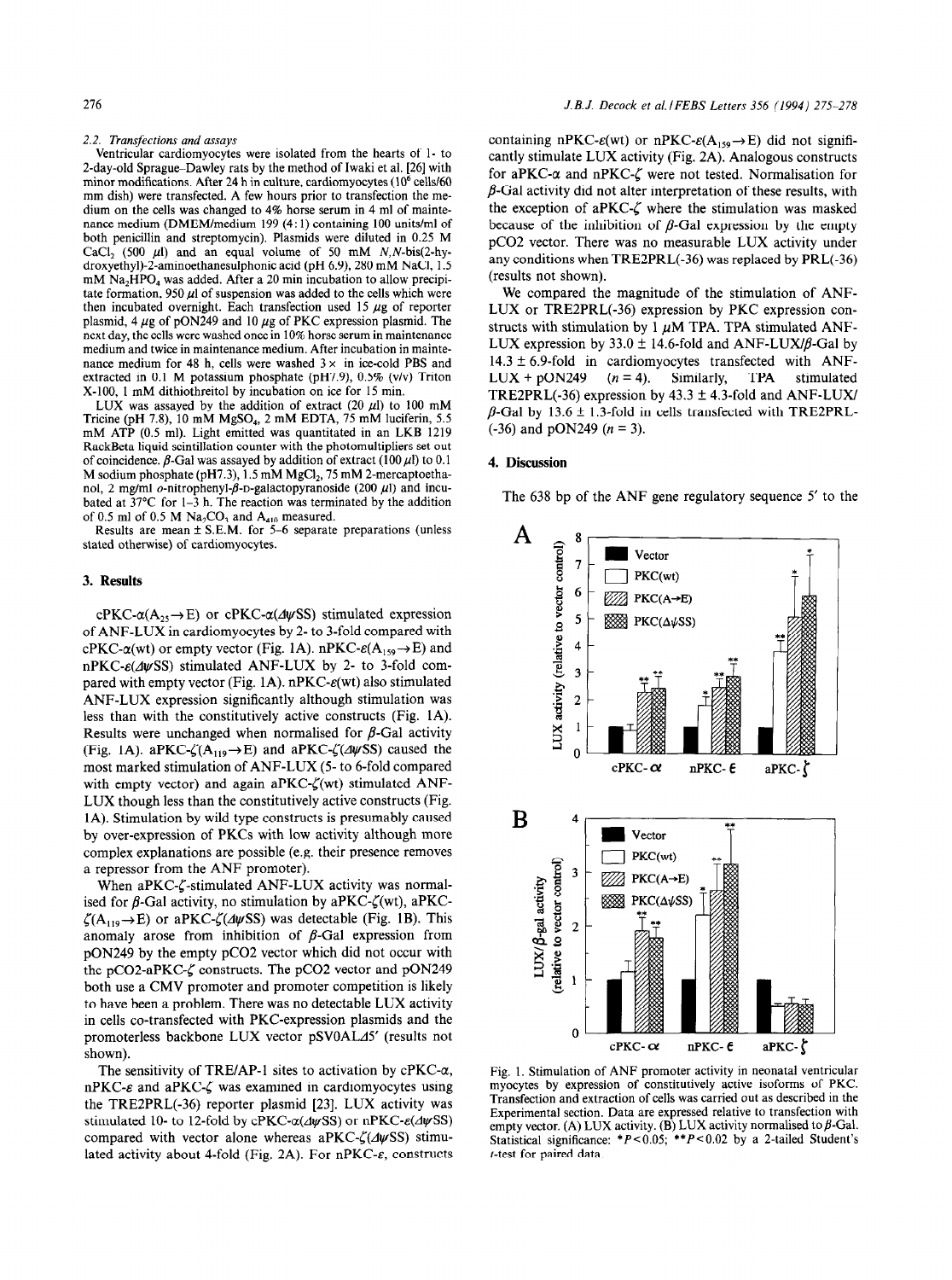

Fig. 2. Stimulation of TRE/AP-l-regulated promoter activity in neonatal ventricular myocytes by expression of constitutively active isoforms of PKC. Transfection and extraction of cells was carried out as described in section 2. Data are expressed relative to transfection with empty vector. (A) LUX activity. (B) LUX activity normalised to  $\beta$ -Gal. Statistical significance:  $*P < 0.05$ ;  $**P < 0.02$  by a 2-tailed Student's t-test for paired data.

transcriptional start site confer inducibility of ANF gene expression in response to the hypertrophic agonist phenylephrine in ventricular cardiomyocytes [22]. Ventricular re-expression of ANF is a marker for the hypertrophic response that is seen in vivo and in cultured cardiomyocytes (reviewed in [l]). Within the 638 bp sequence are CRE (CAMP response element), TRE/ AP-1 (c-fos/c-jun heterodimer binding), AP-2, Egr-1 and CArG consensus sequences [22].

The most direct evidence of an involvement of PKC in the regulation of ANF gene transcription is the demonstration that transfection of cardiomyocytes with constitutively-active cPKC- $\alpha$  or cPKC- $\beta$  stimulated ANF-LUX expression by 2- to 3-fold relative to  $\beta$ -Gal [3]. Other marker genes (MLC-2,  $\beta$ -MHC) are up-regulated by these PKC constructs [3,13]. This response is presumably mediated at least in part through TRE/AP-1 sites [3].

There are two difficulties with these studies. First,  $cPKC- $\alpha$$ and cPKC- $\beta$  were rendered constitutively active by deletion of more than half of N-terminal regulatory domain (residues 1– 253 from cPKC- $\alpha$  and 6-159 from cPKC- $\beta$ ). The consequences of these deletions in terms of the properties of the PKCs expressed have not been fully assessed. However the regulatory domain contains regions that play a role in substrate selection [27], effector binding [20] and subcellular localisation [28] in addition to containing the  $\varphi$ SS (reviewed in [14]). Secondly, of cPKC- $\alpha$ , cPKC- $\beta_1/\beta_{II}$ , cPKC- $\gamma$ , nPKC- $\delta$ , nPKC- $\varepsilon$  and aPKC- $\zeta$ , the isoforms most readily detectable in cultured neonatal cardiomyocytes by immunoblotting are nPKC- $\delta$ , nPKC- $\varepsilon$  and aPKC- $\zeta$  [5,6,17]. cPKC- $\alpha$  is more difficult to detect, and cPKC- $\beta_1/\beta_{II}$  and cPKC- $\gamma$  are not detectable [5,6,17]. Furthermore, when cultured neonatal cardiomyocytes are exposed to hypertrophic agonists (endothelin-1, phenylephrine),  $nPKC-\varepsilon$  is the isoform most readily activated (translocated) [7].

We used expression vectors encoding PKC isoforms rendered constitutively active by single amino acid mutations or small deletions within the  $\varphi$ SS. The PKCs expressed are constitutively-active [18-20] but retain regulatory sequences associated with substrate selection [27] and determination of subcellular localisation [28]. In addition, the range of PKC subfamilies studied has extended to include an nPKC and an aPKC. ANFand TRE-regulated-promoter activities were increased by  $cPKC-\alpha$ , nPKC- $\varepsilon$  and aPKC- $\zeta$  (Figs. 1 and 2). This implies that a TRE/AP-1 site may be at least partly responsible for the stimulation of ANF promoter activity. No significant difference between isoforms in terms of their ability to cause transactivation of ANF and TRE-regulated promoter activity was detected except that aPKC- $\zeta$  may be more efficient than cPKC- $\alpha$  or nPKC- $\varepsilon$  at transactivating the ANF promoter (Fig. 1A) but less efficient than cPKC- $\alpha$  or nPKC- $\varepsilon$  at transactivating at TRE sites (Fig. 2A). This pluripotency implies that any specificity in terms of mediation of the hypertrophic response by PKC isoforms would reside elsewhere in the signalling pathway. Thus, we have recently shown that there may be differences between isoforms in terms of their ability to be activated by hypertrophic agonists [7]. From the teleological standpoint, the demonstration of the sensitivity of the ANF promoter to  $nPKC- $\varepsilon$  is important because this isoform is the most readily$ detectable in adult rat heart [4] which is known to re-express ANF on hypertrophy (reviewed in [I].

*Acknowledgements:* This work was supported by grants from the Biotechnology and Biological Sciences Research Council to S.J.F. and P.H.S., and the British Heart Foundation to S.J.F. S.J.F. is a British Heart Foundation Lecturer in Basic Science.

## **References**

- [1] Chien, K.R., Knowlton, K.U., Zhu, H. and Chien, S. (1991) FASEB J. 5, 3037-3046.
- [2] Kaku, T., Lakatta, E. and Filbum, C. (1991) Am. J. Physiol. 260, C635-C642.
- [3] Shubeita, H.E., Martinson, E.A., van Bilsen, M., Chien, K.R. and Brown, J.H. (1992) Proc. Natl. Acad. Sci. USA 89, 1305-1309.
- [4] Bogoyevitch, M.A., Parker, P.J. and Sugden, P.H. (1993) Circ. Res. 72, 757-767.
- [5]. Rybin, V.O. and Steinberg, S.F. (1994) Circ. Res. 74, 299-309.
- [6] Pucéat, M., Hilal-Dandan, R., Strulovici, B., Brunton, L.L. and Brown, J.H. (1994) J. Biol. Chem. 269, 16938-16944.
- Clerk, A., Bogoyevitch, M.A., Andersson, M.B. and Sugden, P.H. (1995) J. Biol. Chem. (paper M4-5274, in press).